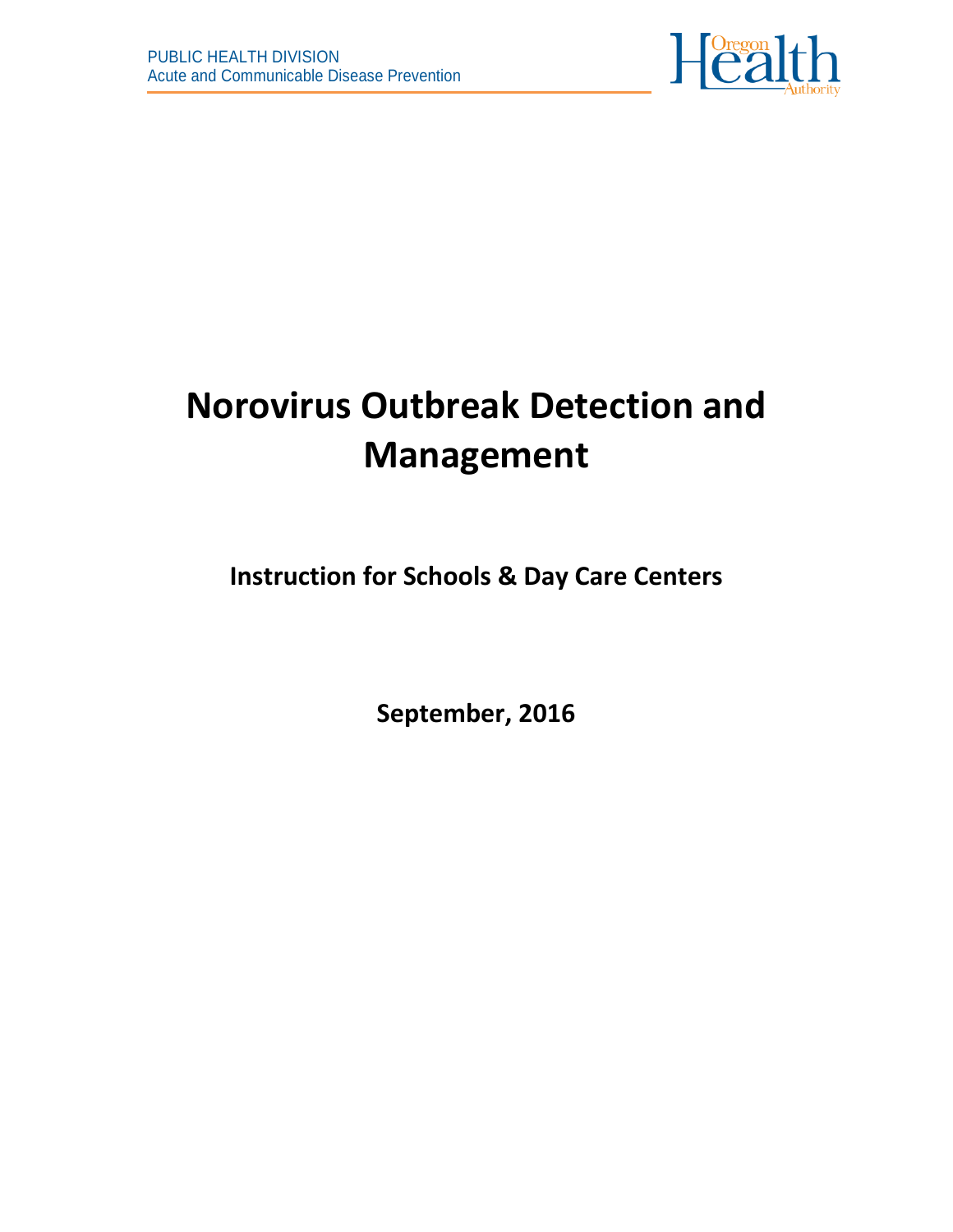# **Contents**

| Public Health, FERPA and Schools - Frequently Asked Questions (FAQs) 12 |  |
|-------------------------------------------------------------------------|--|
|                                                                         |  |
|                                                                         |  |
|                                                                         |  |
|                                                                         |  |
|                                                                         |  |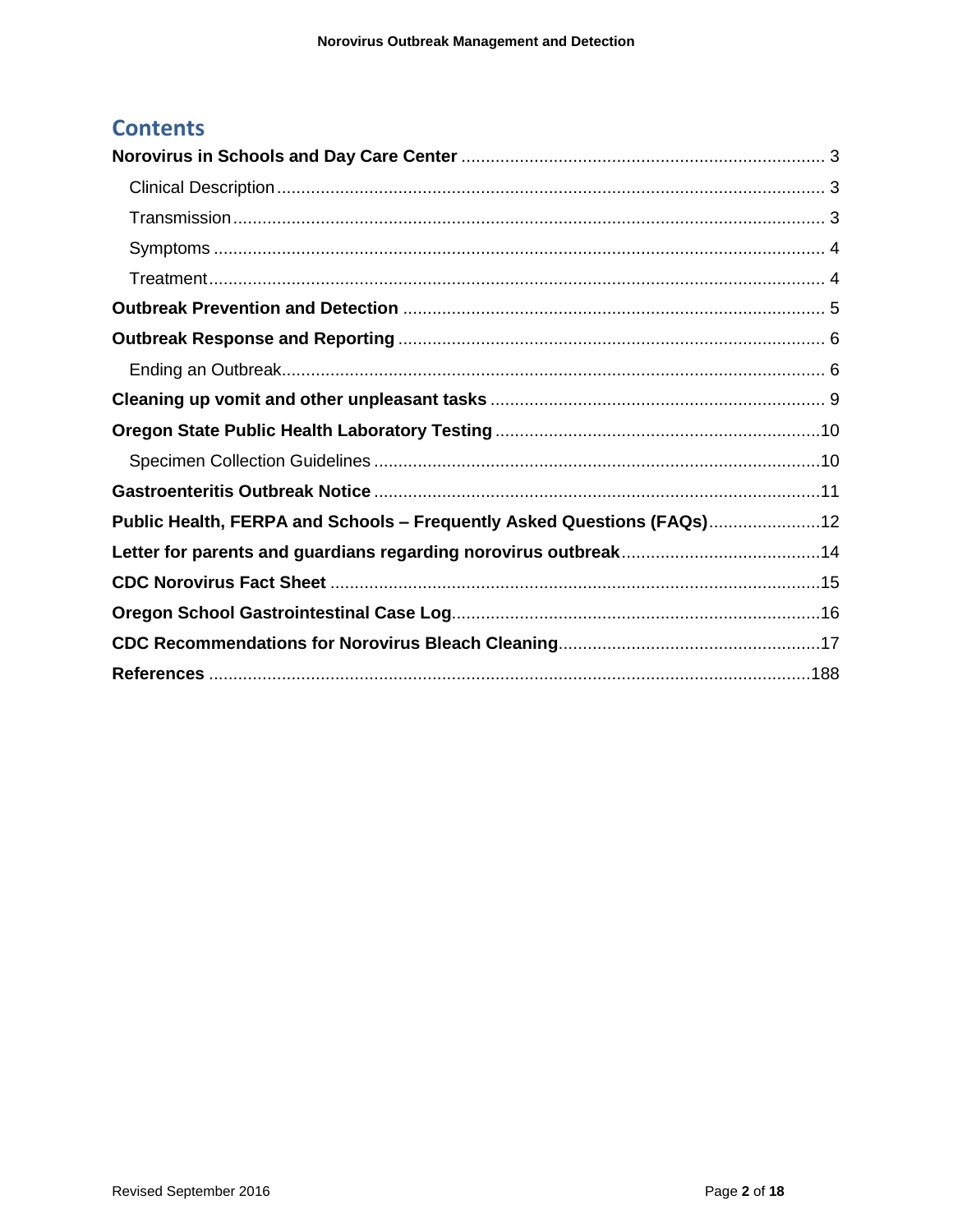# <span id="page-2-0"></span>**Norovirus in Schools and Day Care Center**

Acute Gastroenteritis (AGE) outbreaks in schools and day care centers (DCC) are common. In Oregon during 2009–2014, confirmed norovirus and norovirus-like outbreaks accounted for 50% of reported gastroenteritis outbreaks in schools and DCCs. Due to the highly infectious nature of norovirus, it is necessary to have an established outbreak response plan to combat a prolonged outbreak among facility students and staff. Norovirus outbreaks can be identified and contained early with understanding of the typical symptoms and with proper infection-control measures.

#### <span id="page-2-1"></span>**Clinical Description**

Noroviruses, named for the first-recognized outbreak in Norwalk, Ohio in 1968, belong to the *Caliciviridae* family. Noroviruses are non-enveloped viruses, so they are not susceptible to alcohol-based disinfectants. There are six genogroups (G) of norovirus, of which GI, GII, and GIV afflict humans. Due to their genetic diversity, infection with one noroviral strain does not confer immunity against other strains. GII norovirus strains, and in particular, GII.4 strains, account for most norovirus outbreaks in longterm-care facilities (LTCFs).

#### <span id="page-2-2"></span>**Transmission**

Norovirus is highly contagious due to its extremely low infectious dose (see Table 1). Transmission of norovirus is fecal-oral, primarily through person-to-person contact, but also through:

- contaminated surfaces (i.e., fomites)
- contaminated food
- contaminated water (including ice)
- swallowing of norovirus aerosolized in vomitus

An infected person will begin to shed norovirus particles a few hours before symptoms begin and can continue to shed for more than 2 weeks. Peak viral shedding occurs at 2 to 3 days after symptom onset, with a median amount of norovirus shed of  $95 \times 10^9$ copies per gram of feces (1).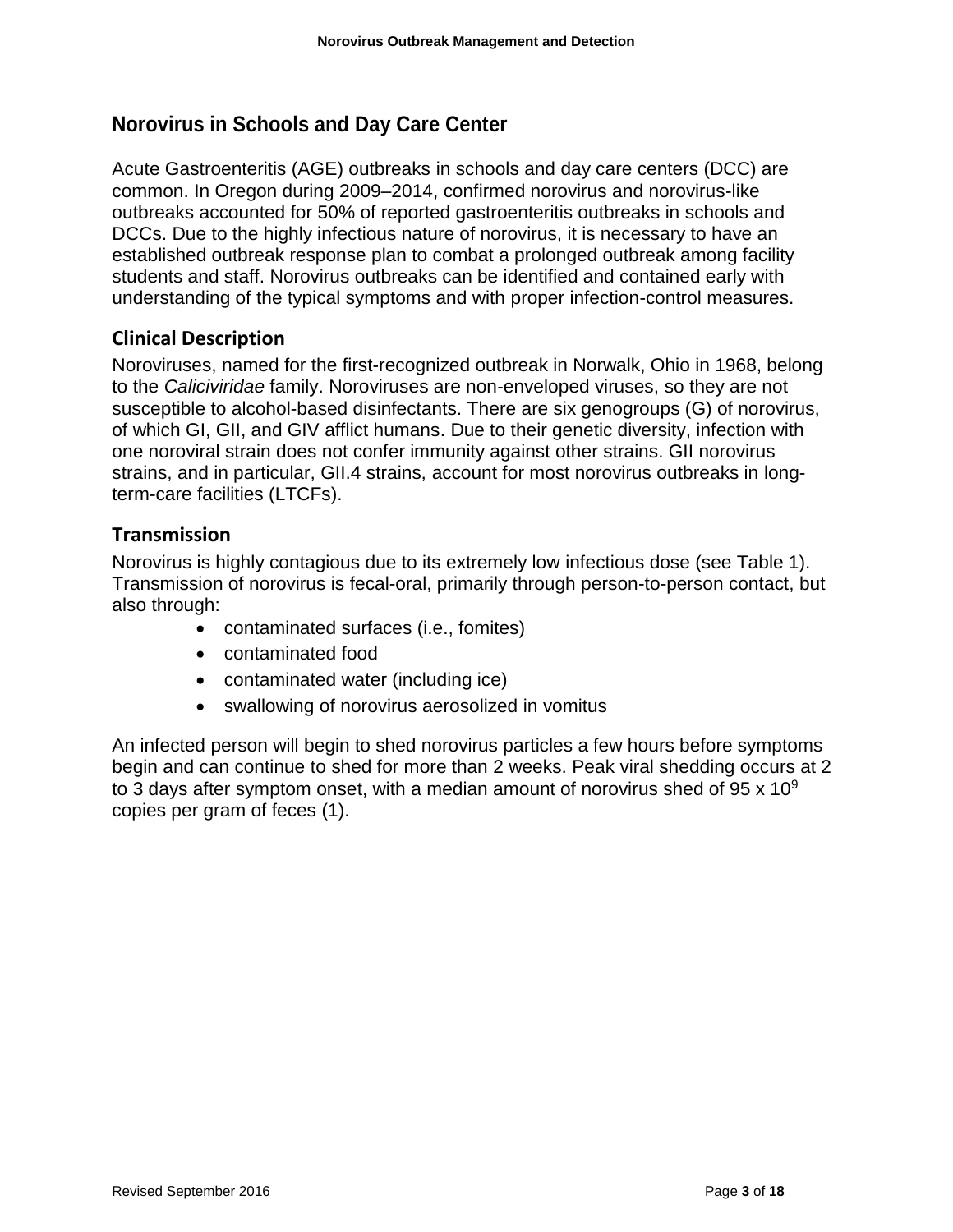| Characteristic                     | Observation                                                    | <b>Consequences</b>                                                                                                            |
|------------------------------------|----------------------------------------------------------------|--------------------------------------------------------------------------------------------------------------------------------|
| Low infectious dose                | $\leq 10^2$ viral particles                                    | Permits droplet or person-to-person<br>spread, secondary spread, or spread<br>by foodhandlers                                  |
| Prolonged asymptomatic<br>shedding | <2 weeks                                                       | Increased risk for secondary spread<br>or problems with control regarding<br>foodhandlers                                      |
| Environmental stability            | Survives ≤10 ppm chlorine,<br>freezing, and heating to<br>60 C | Difficult to eliminate from contami-<br>nated water: virus maintained in ice<br>and steamed oysters                            |
| Substantial strain<br>diversity    | Multiple genetic and<br>antigenic types                        | Requires composite diagnostics;<br>repeat infections by multiple<br>antigenic types; easy to underesti-<br>mate prevalence     |
| Lack of lasting<br>immunity        | Disease can occur with<br>reinfection                          | Childhood infection does not protect<br>from disease in adulthood: difficult to<br>develop vaccine with lifelong<br>protection |

TABLE 1. Characteristics of "Norwalk-like viruses" that facilitate their spread during epidemics

Characteristics of "Norwalk-like viruses" that facilitate their spread during epidemics. From MMWR 50 (RR-9):1–18. Available at www.cdc.gov/mmwr/preview/mmwrhtml/rr5009a1.htm.

#### <span id="page-3-0"></span>**Symptoms**

Norovirus symptoms begin a median of 33 (range, 12–48) hours after exposure to the virus.

Symptoms may include:

- vomiting
- diarrhea, typically watery and without blood
- nausea
- low-grade fever
- abdominal cramps
- malaise
- chills

#### <span id="page-3-1"></span>**Treatment**

There is no specific treatment for norovirus infection. Because many patients have both vomiting and diarrhea, precautions should be taken to avoid dehydration, especially in the very young and very old.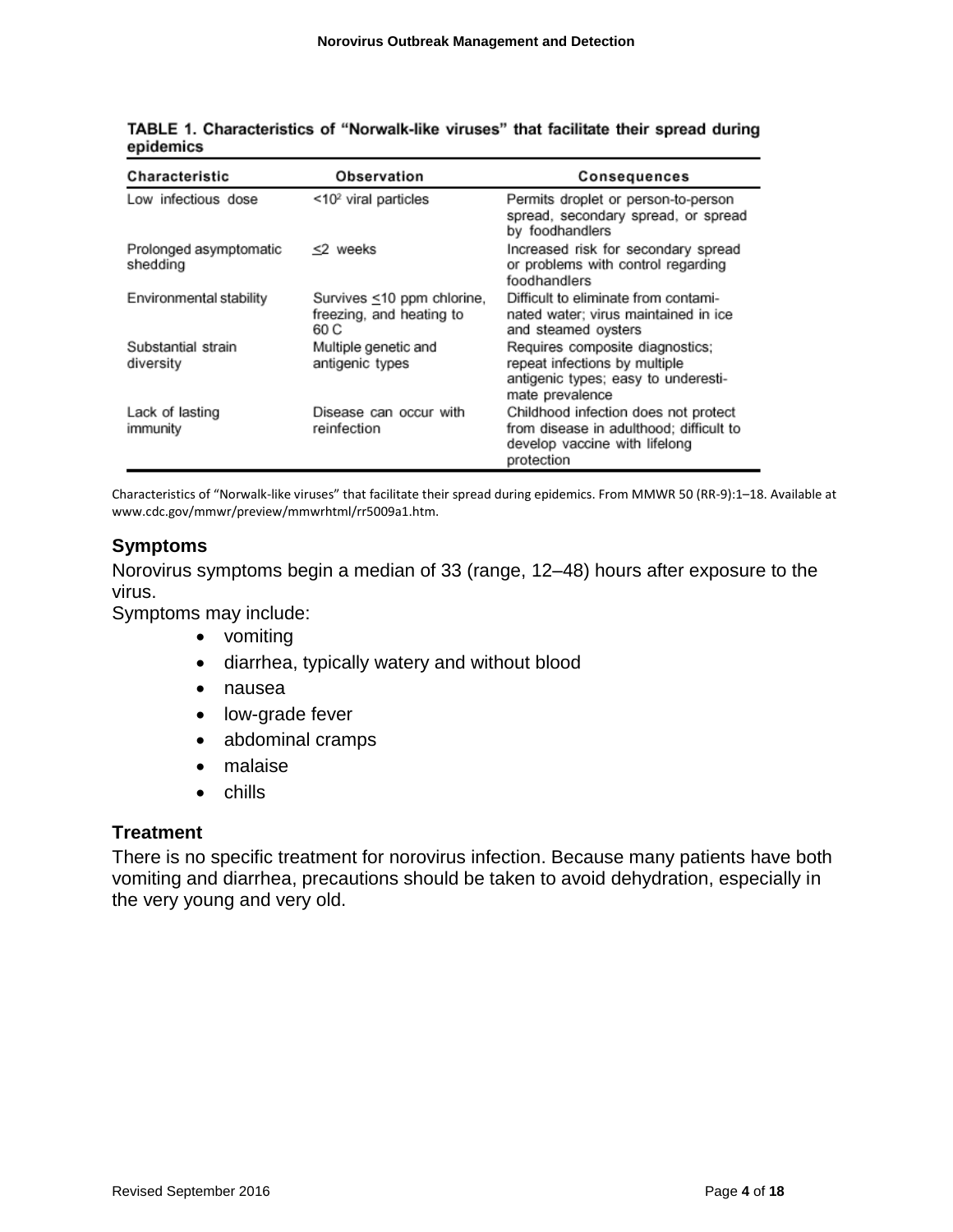#### <span id="page-4-0"></span>**Outbreak Prevention and Detection**

Norovirus infection is not reportable *per se* in Oregon, but Oregon Administrative Rule 333-018-0000 requires that all *outbreaks* of any disease be reported and investigated by the Local Health Department (LHD). An outbreak is defined as more cases than expected for a given population and time period. For example, two children in a 25 person classroom with vomiting or diarrhea within one week would be more than expected and must be reported to the LHD. Similarly, two or more students on the same sports team with similar symptoms within a week would probably represent an outbreak. (If in doubt, consult your local health department.)

Schools and DCCs should encourage staff routinely to record medical reasons for school absences. This would allow the school to quickly identify whether absences are due to a similar illness, such as acute gastroenteritis. Such information should certainly be collected during an outbreak.

For a complete list of reportable diseases, see [http://public.health.oregon.gov/DiseasesConditions/CommunicableDisease/ReportingCo](http://public.health.oregon.gov/DiseasesConditions/CommunicableDisease/ReportingCommunicableDisease/Pages/index.aspx) [mmunicableDisease/Pages/index.aspx.](http://public.health.oregon.gov/DiseasesConditions/CommunicableDisease/ReportingCommunicableDisease/Pages/index.aspx)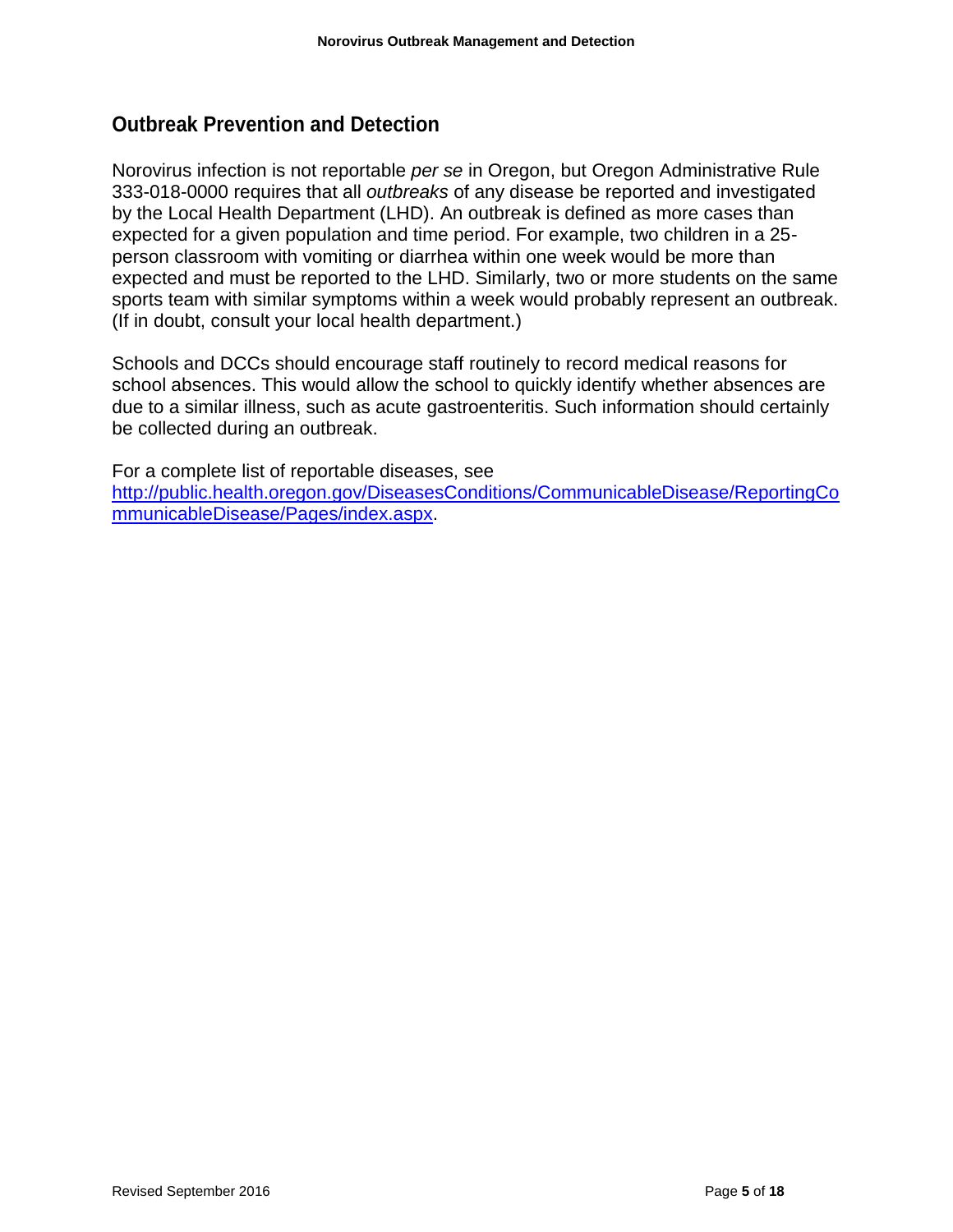## <span id="page-5-0"></span>**Outbreak Response and Reporting**

When an outbreak of norovirus-like illness is recognized, swift implementation of aggressive infection control measures is necessary to prevent further spread of this highly contagious virus. The affected school or DCC should take the following steps:

- $\Box$  Notify the Local Health Department (LHD) of the outbreak within 24 hours.
- $\Box$  Begin to track the cases' symptom profiles and personal information using the Case Log.
- $\Box$  Consult and coordinate with the LHD on stool collection and laboratory testing. A minimum of 2 positive stool samples is necessary to confirm an outbreak. At least 3 specimens should be collected in case one specimens yields a different result from the other two.
- $\Box$  Educate all staff of the outbreak and the suspected pathogen's symptoms and preventive measures.
- $\Box$  Implement facility-wide control measures:
	- $\Box$  Restrict sick students from school until asymptomatic for 48 hours.
	- $\Box$  Cancel group activities
	- $\Box$  Deep clean bathrooms and frequently touched surfaces.
	- $\Box$  Enforce strict hand washing (supervised hand washing for younger students)
- Limit visitors, and post *Gastroenteritis Outbreak Notice* on all entrances to the facility.
- $\Box$  In consultation with the LHD, declare the outbreak over after the last case is symptom-free for 2 incubation periods (4 days).

# <span id="page-5-1"></span>**Ending an Outbreak**

Maintenance and regular review of the Gastroenteritis Case Log will enable public health officials to discern when the outbreak is over — generally when no new cases have surfaced over a period of 2 incubation periods (4 days).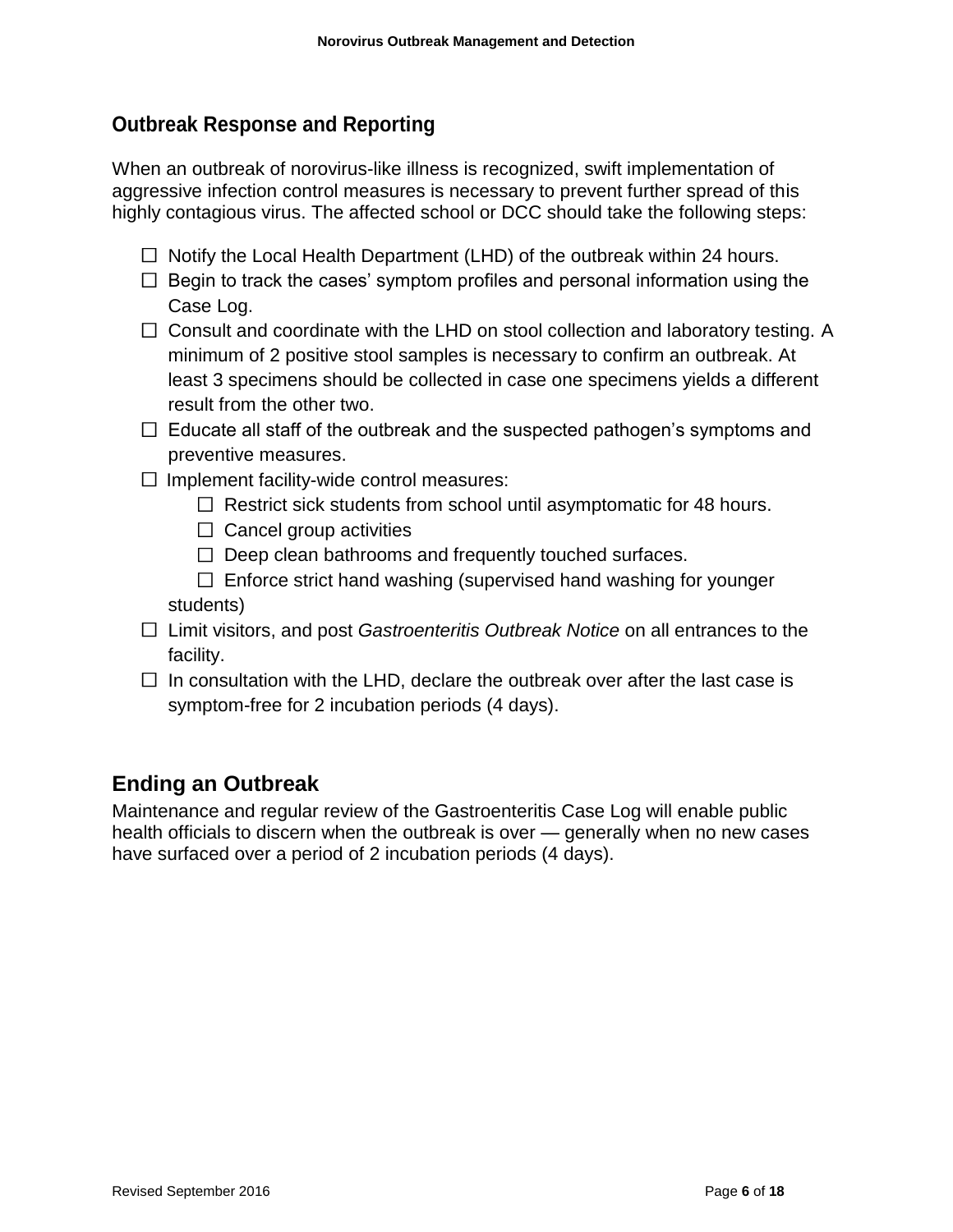#### **Control Measures**

Norovirus is highly contagious, so aggressive control measures should be implemented swiftly as soon as an outbreak is suspected and without waiting for the LHD or to declare an outbreak.

Suggested control measures are:

- **Exclusion:** Students, day care attendees and employees who are sick with either vomiting or diarrhea should be excluded from the school or facility until at least 48 hours after symptoms have resolved. This is because norovirus can still be shed in stool for a time even symptoms have resolved. (Example of exclusion: if John stopped vomiting at noon on Monday, then he may not return to school until Thursday.) Exclusion of sick and recently recovering persons will reduce the likelihood that more students and staff will be exposed.
- **Cohorting**: If possible, keep all staff members who worked with sick children in the same room. For example, if the "Toddlers" room of a DCC is experiencing an outbreak, then staff members working in the "Toddlers" room should work in the "Toddlers" room for the duration of the outbreak and should not work in the "Wobblers" or "Infant" rooms for the duration of the outbreak.
- **Stop group activities**: Stop group activities until the outbreak has been declared "over." Communal meals and social and recreational groups should be canceled to minimize person-to-person contact and the attendant risk of transmission.
- **Clean**: Remove vomit or diarrhea right away! Wipe up at vomit or diarrhea and then use kitty litter, baking soda or other absorbent materials to absorb liquids. Use soapy water to wash all surfaces that had contact with vomit or diarrhea, as well as nearby high-touch surfaces (e.g., door knobs, toilet handles, hand rails). Rinse with plain water and wipe dry. Because viruses and other germs can remain on surfaces even after cleaning, all surfaces must then be **disinfected**.
- **Disinfect**: To kill remaining germs, an Environmental Protection Agency-registered commercial virucide [\(www.epa.gov/sites/production/files/2015-](http://www.epa.gov/sites/production/files/2015-10/documents/list_g_norovirus.pdf) [10/documents/list\\_g\\_norovirus.pdf\)](http://www.epa.gov/sites/production/files/2015-10/documents/list_g_norovirus.pdf) should be used. If an EPA-registered virucide is not available, then the facility should use bleach. CDC recommends a chlorine bleach solution with a concentration of ~3500 ppm (this can be achieved by adding 1 cup of household bleach to a gallon of water) on all surfaces; refer to *Clean Up and Disinfection for Norovirus ("Stomach Bug"*) on page 14. Leave the surface wet for ≥5 minutes or follow the directions on the commercial cleaner to allow sufficient time for the disinfectant to work. Disinfect frequently used surfaces such as:
	- chair handles and backs.
	- door handles,
	- hand railings,
	- counters, and
	- frequently used items (toys, keyboards, mouse, changing table, etc.).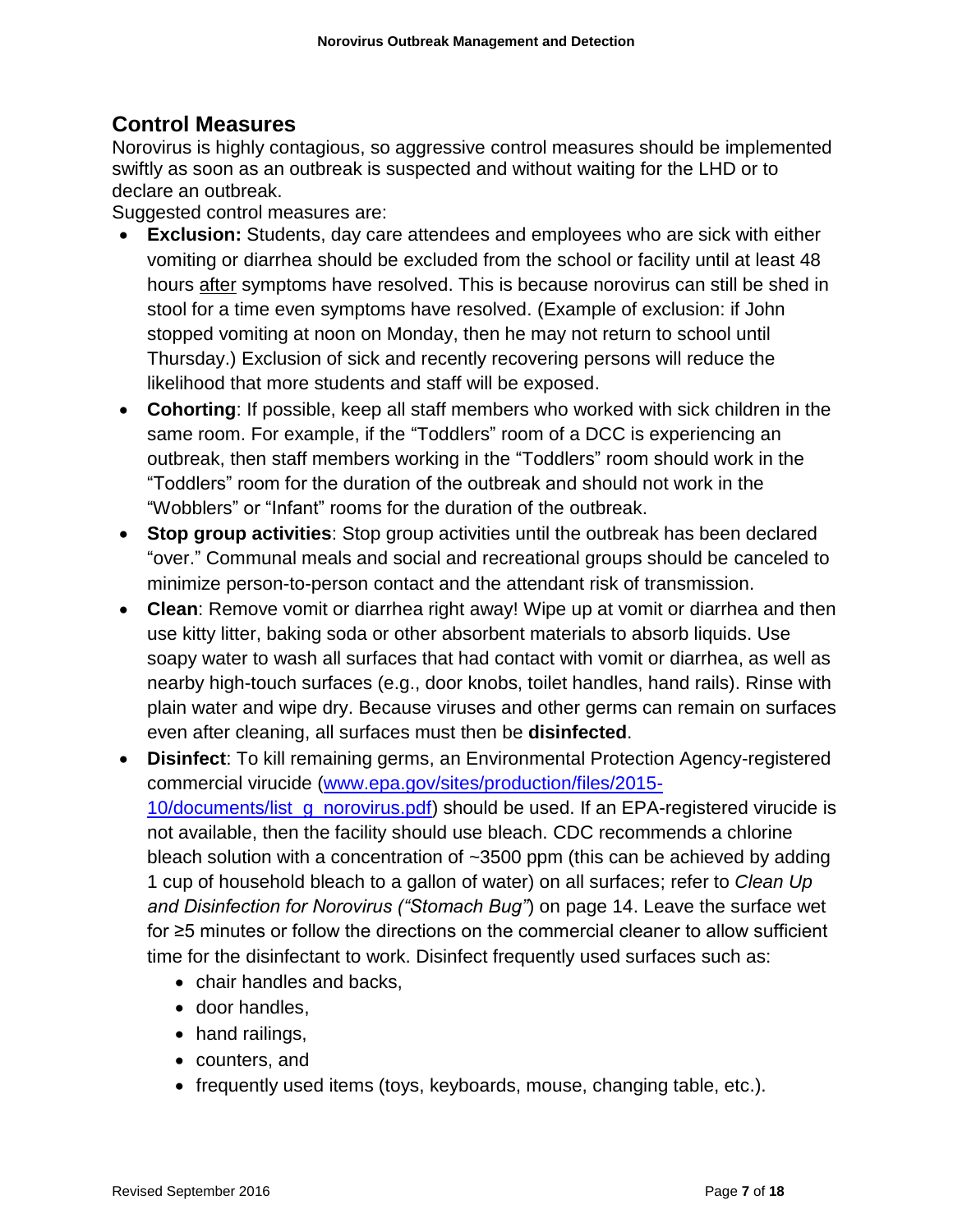- **Personal Hygiene**: Encourage frequent hand washing among staff, food handlers, and students. All students should wash their hands before eating and after using the bathroom. Staff members should supervise the hand washing of young children. Staff members should also wash their hands after changing diapers or helping children in the bathroom. Sick staff members should not be allowed to work until 48 hours after their symptoms have resolved.
- **For more information,** check *Preventing Norovirus Infection* found at [www.cdc.gov/norovirus/preventing-infection.html.](http://www.cdc.gov/norovirus/preventing-infection.html)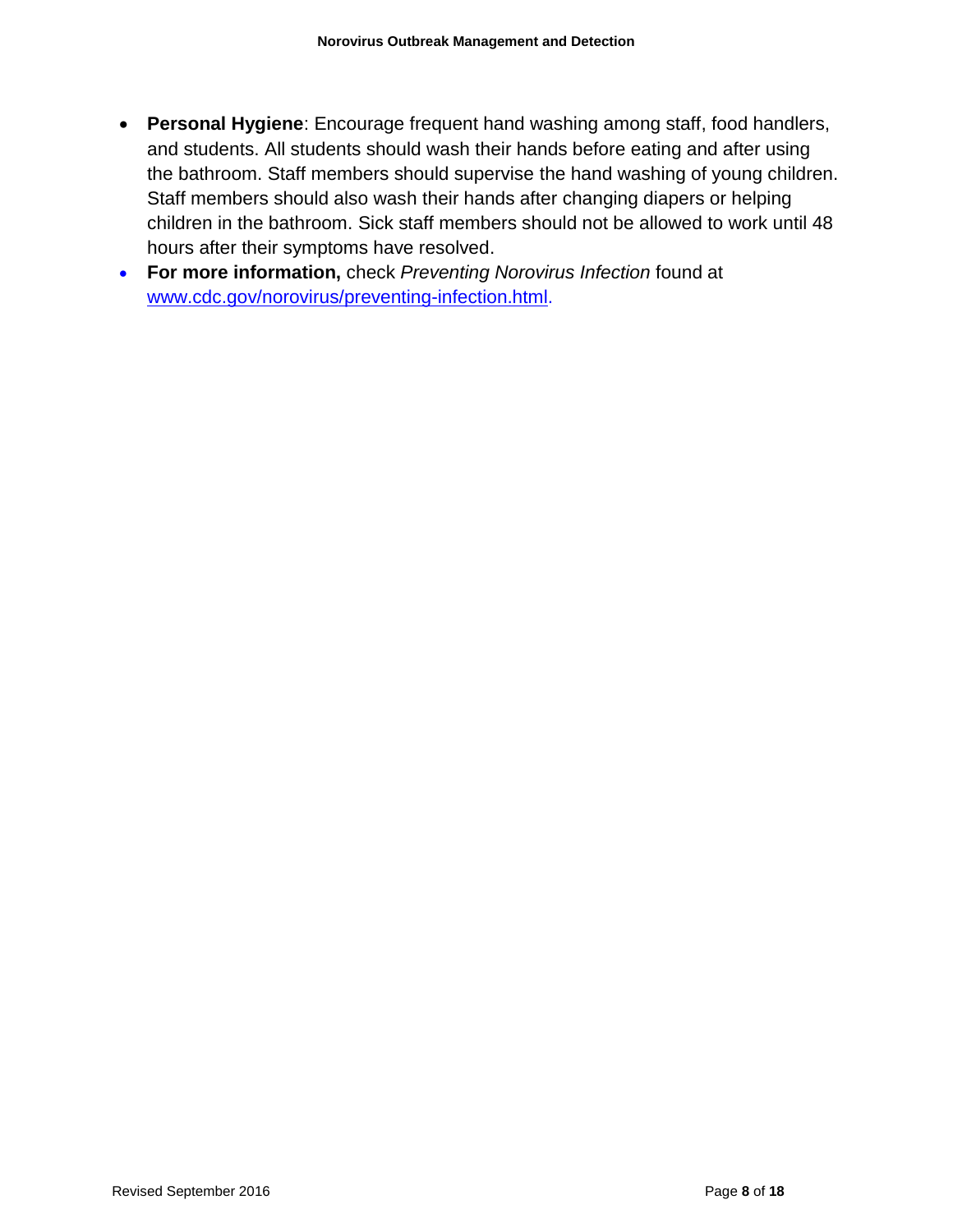# <span id="page-8-0"></span>**Cleaning up vomit and other unpleasant tasks**

Staff who clean up vomit or diarrhea should take these precautions to reduce their risk of infection.

#### **General Principles**

- Handle with care anything contaminated with vomit or diarrhea:
	- o Wear protective gear (gloves, masks & gowns)
	- o Soak up vomit & diarrhea with disposable cloths or absorbents like cat litter
- Clean first, then disinfect
	- o **Cleaning** is the *removal* of germs and foreign material from surfaces or objects. It is done using water and detergent.
	- o **Disinfecting** is the *killing* of germs on surfaces or objects. Chemicals such as bleach are used to kill germs.
	- $\circ$  Disinfecting after cleaning kills germs that remain on surfaces after cleaning, which further decreases the risk of spreading infection.
		- o Prepare a 3500 ppm bleach solution by mixing 1 cup of household bleach to a gallon of water. If you are using concentrated bleach, then decrease the amount of bleach to ¾ cup of bleach to a gallon of water; *OR*
		- o Use an EPA-registered norovirus disinfectant; see [www.epa.gov/oppad001/list\\_g\\_norovirus.pdf.](file:///C:/Users/OR0206944/AppData/Local/Microsoft/Windows/Temporary%20Internet%20Files/Content.Outlook/X1KMNQE2/www.epa.gov/oppad001/list_g_norovirus.pdf) Be sure to read the label, as there may be separate directions for using the product as a disinfectant or as a cleaner.
	- o Prepare fresh bleach solution daily

# **Cleaning specific things**

Carpets and upholstery: carefully remove vomit and diarrhea: clean contaminated carpet or upholstery with detergent and hot water; steam clean at ≥158º F for 5 minutes or 212ºF for 1 minute; *do not vacuum* (2).

Furniture, floors and other hard, non-porous surfaces: carefully remove vomit and diarrhea; clean contaminated furniture and other hard surfaces with detergent and hot water; disinfect with 1000–5000 ppm bleach solution (see above).

Fixtures and fitting in toilet areas: carefully remove vomit and diarrhea; clean contaminated fixtures and fitting with detergent and hot water; disinfect with 1000–5000 ppm bleach solution (see above).

Cloth items and plush toys (e.g., stuffed animals, bedding, mattress covers,): carefully remove vomit and diarrhea; wash items in a pre-wash cycle, then use a regular wash cycle with detergent; dry items at a temperature greater than 170º F; *do not mix soiled and clean items in one load*; it is better to discard soiled cloth items than to risk exposure during cleaning (2).

**Wash your hands (with soap and water) after** *any* **cleaning of vomit or diarrhea.**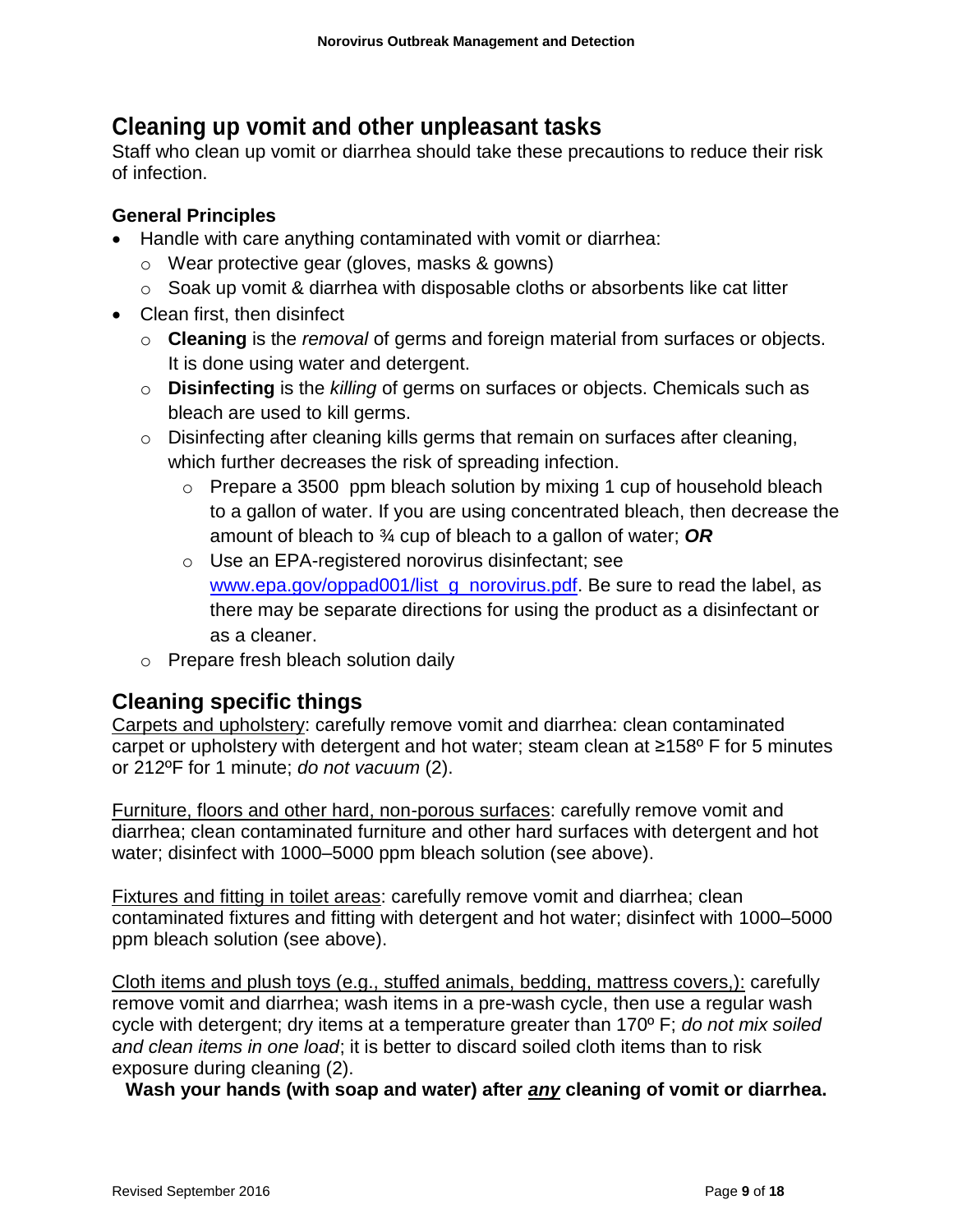### <span id="page-9-0"></span>**Oregon State Public Health Laboratory Testing**

The Oregon State Public Health Laboratory (OSPHL) will test stool and vomitus from ill persons in suspected norovirus outbreaks. Coordinate with the LHD to receive a Stool Collection Kit to prepare and send specimens to OSPHL. OSPHL analyzes stool samples once a week but twice a week during the October–May norovirus "season."

#### <span id="page-9-1"></span>Specimen Collection Guidelines

- Detailed stool collection instructions and an instructional video can be found at[:http://public.health.oregon.gov/DiseasesConditions/CommunicableDisease/](http://public.health.oregon.gov/DiseasesConditions/CommunicableDisease/Outbreaks/Gastroenteritis/Pages/Outbreak-Investigation-Tools.aspx#itkit) [Outbreaks/Gastroenteritis/Pages/Outbreak-Investigation-Tools.aspx#itkit](http://public.health.oregon.gov/DiseasesConditions/CommunicableDisease/Outbreaks/Gastroenteritis/Pages/Outbreak-Investigation-Tools.aspx#itkit)
- Collect specimens as soon as possible after the onset of illness. Typically, viral shedding is highest during illness and up to 5 days after illness has resolved.
- Collect whole stool (optimal amount is  $\sim$ 15 g, or about the size of a walnut) or 15 mL (1 Tbsp.) of watery stool from each of at least 3 ill persons.
- Refrigerate or store specimens on wet ice until ready to transfer. Do not freeze or leave stool at room temperature. Store stool in a tightly closed container, away from food and medication.
- Label each specimen with the date of collection; and the name and date of birth of the ill person.
- Seal specimens in a bag and transfer them in an insulated, waterproof container with cold packs to ensure appropriate temperature during transfers. (Refer to the OSPHL Guidelines for Packaging and Shipping found at [http://public.health.oregon.gov/LaboratoryServices/SubmittingSamples/Pages](http://public.health.oregon.gov/LaboratoryServices/SubmittingSamples/Pages/ShippingTransport.aspx) [/ShippingTransport.aspx.](http://public.health.oregon.gov/LaboratoryServices/SubmittingSamples/Pages/ShippingTransport.aspx))
- Contact the LHD to arrange for pick up and transfer of the specimens to OSPHL.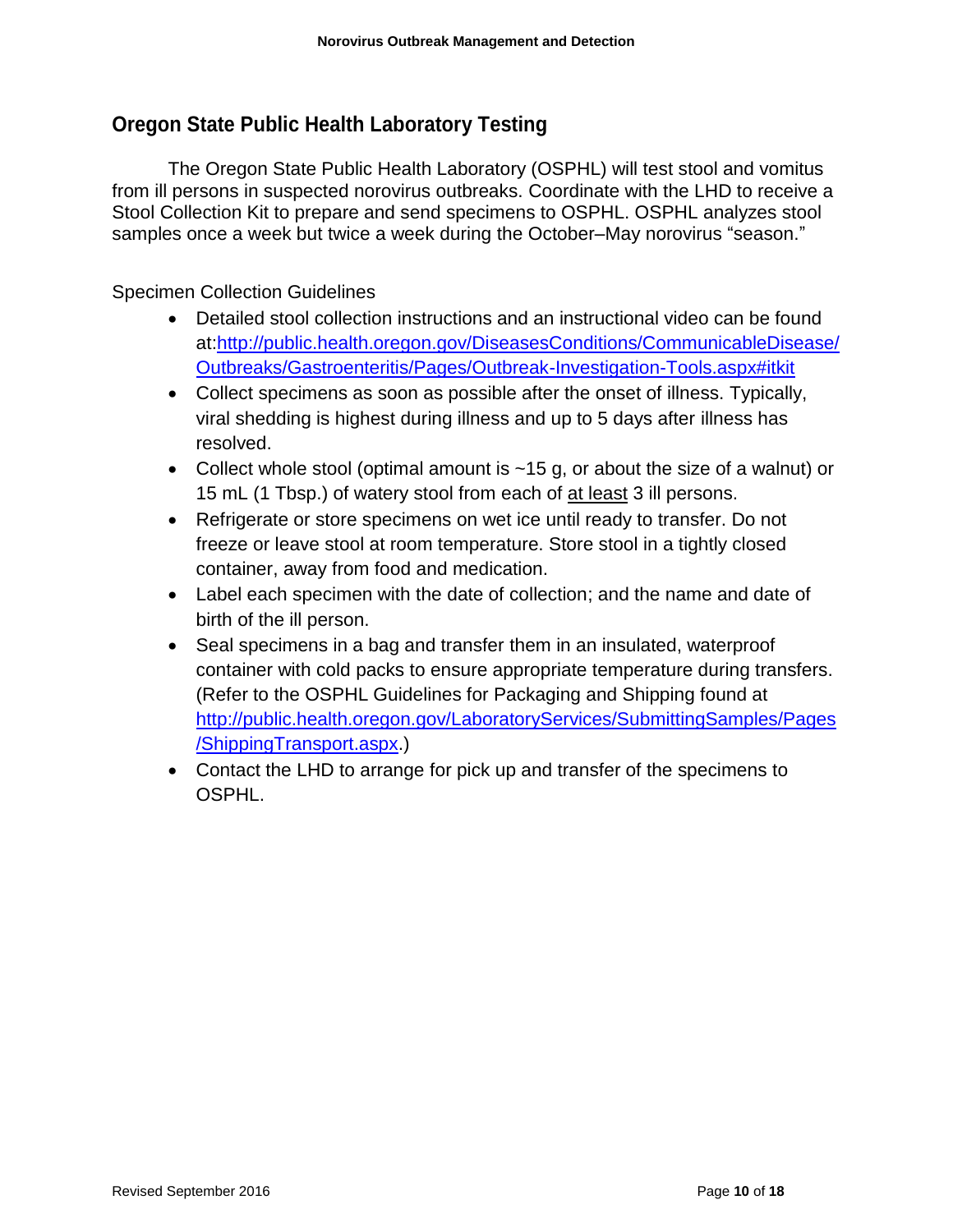<span id="page-10-0"></span>Gastroenteritis Outbreak Notice

# **NOTICE!**

We are currently experiencing many cases of gastroenteritis among our students.

We are working with the  $\_\_$ County Health Department to contain and control this highly contagious disease.

Please keep your child home if s/he is having vomiting or diarrhea.

Students may return to school **48 hours** after diarrhea and vomiting have stopped.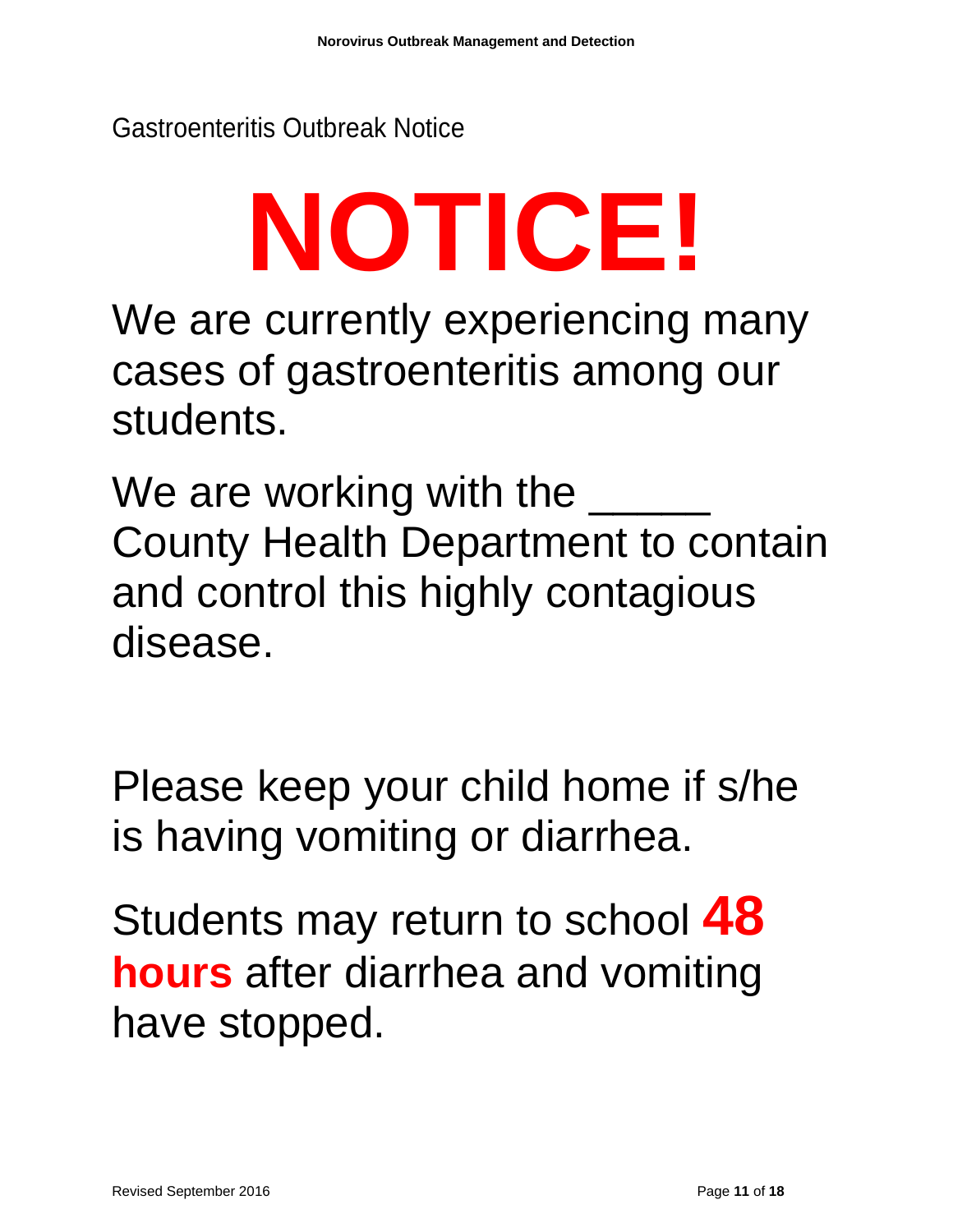<span id="page-11-0"></span>Public Health, FERPA and Schools – Frequently Asked Questions (FAQs)

#### **Q: As a school in Oregon, what information can I share with or report to public health authorities?**

**A:** Both Oregon state law and federal law (FERPA) allow schools to share information with public health officials. According to [OAR 333-019-0003](http://arcweb.sos.state.or.us/pages/rules/oars_300/oar_333/333_019.html)**,** the local public health administrator or state health authority, in the course of investigating a reportable disease or outbreak, may require a healthcare provider, public or private entity, or an individual to provide copies of information necessary to the investigation including, but not limited to, individually identifiable health information and contact information related to a case (ill person), an individual who may be the potential source of exposure or infection, or an individual who has been or may have been exposed to or affected by the disease. All information obtained by the Oregon Health Authority or local public health administrator in the course of an investigation is confidential.

[FERPA,](http://www2.ed.gov/policy/gen/guid/fpco/ferpa/index.html) the federal Family Educational Rights and Privacy Act, states that schools may disclose, without consent, "directory" information such as a student's name, address, telephone number, date and place of birth, honors and awards, and dates of attendance.

#### **Q: So I may share only directory information with public health officials?**

**A:** Schools may share directory information of students whose parents did not opt out of disclosing directory information at any point, as long as the school has informed parents of [FERPA](http://www2.ed.gov/policy/gen/guid/fpco/ferpa/index.html) and given them the opportunity to opt out.

[FERPA](http://www2.ed.gov/policy/gen/guid/fpco/ferpa/index.html) also allows schools to disclose any information from a student's education records, without consent, to appropriate officials in cases of health or safety emergencies. It is permissible for a school to disclose information to a public health authority in connection with an emergency, if knowledge of that information is necessary to protect the health or safety of the student or other individuals.

#### **Q: What constitutes a 'health or safety emergency'?**

A: Schools subject to **FERPA** may disclose personally identifiable, non-directory information under the 'health or safety emergency' exception only if the school determines, on a case-by-case basis, that a specific situation presents a significant threat to the health and safety of a student, students or other individuals. If there is a rational basis for the school's determination, the Department of Education will defer to the school's judgment as to the existence of a 'health or safety emergency.'

#### **Q: What is FERPA?**

**A:** The [Family Educational Rights and Privacy Act](http://www2.ed.gov/policy/gen/guid/fpco/ferpa/index.html) (FERPA) (20 U.S.C. § 1232g; 34 CFR Part 99) is a Federal law that protects the privacy of student education records. The law applies to all schools that receive funds under an applicable program of the U.S. Department of Education.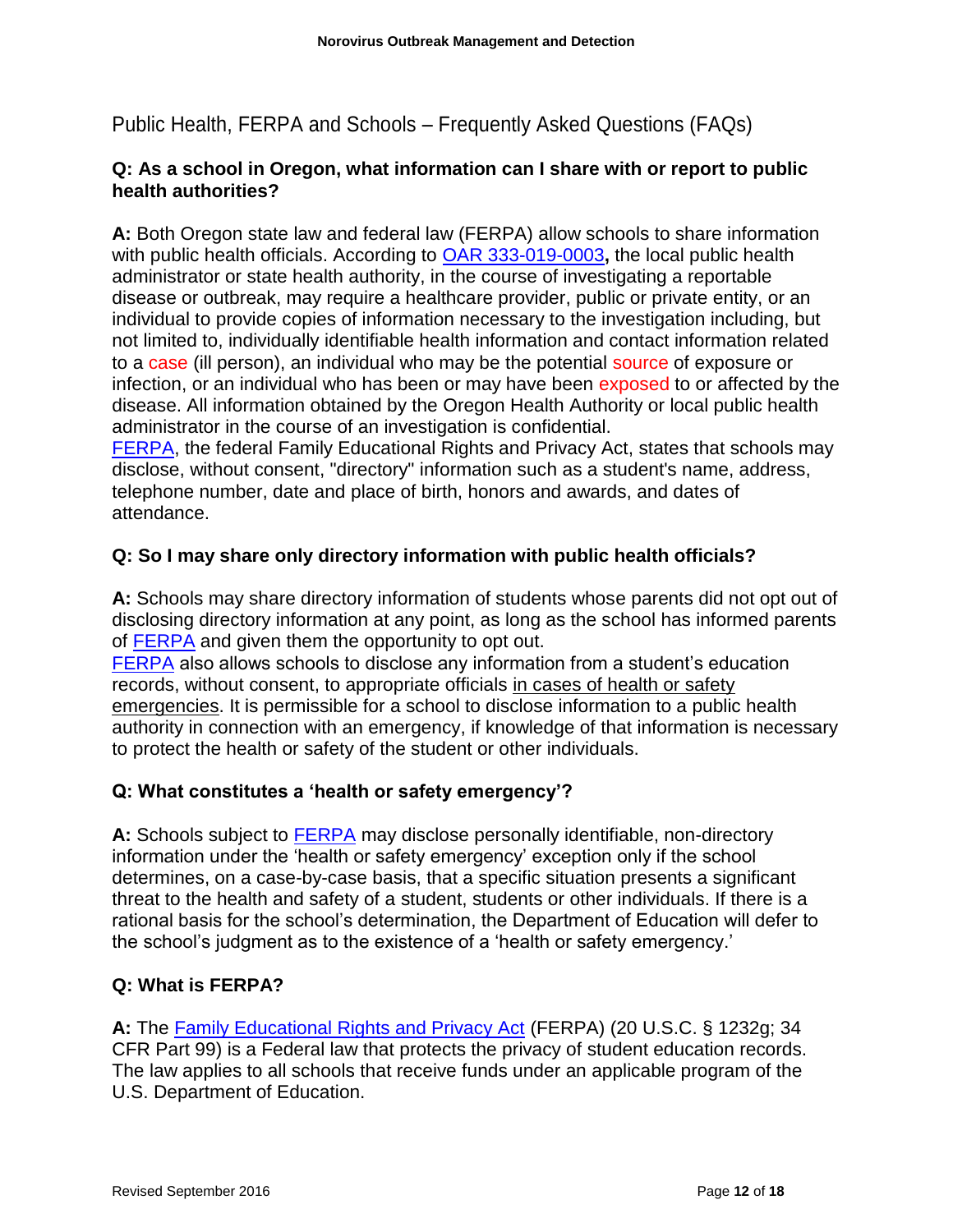[FERPA](http://www2.ed.gov/policy/gen/guid/fpco/ferpa/index.html) acknowledges certain parental rights with respect to their children's education records. These rights transfer to the student when he or she reaches the age of 18 or attends a school beyond the high school level. Students to whom the rights have transferred are "eligible students."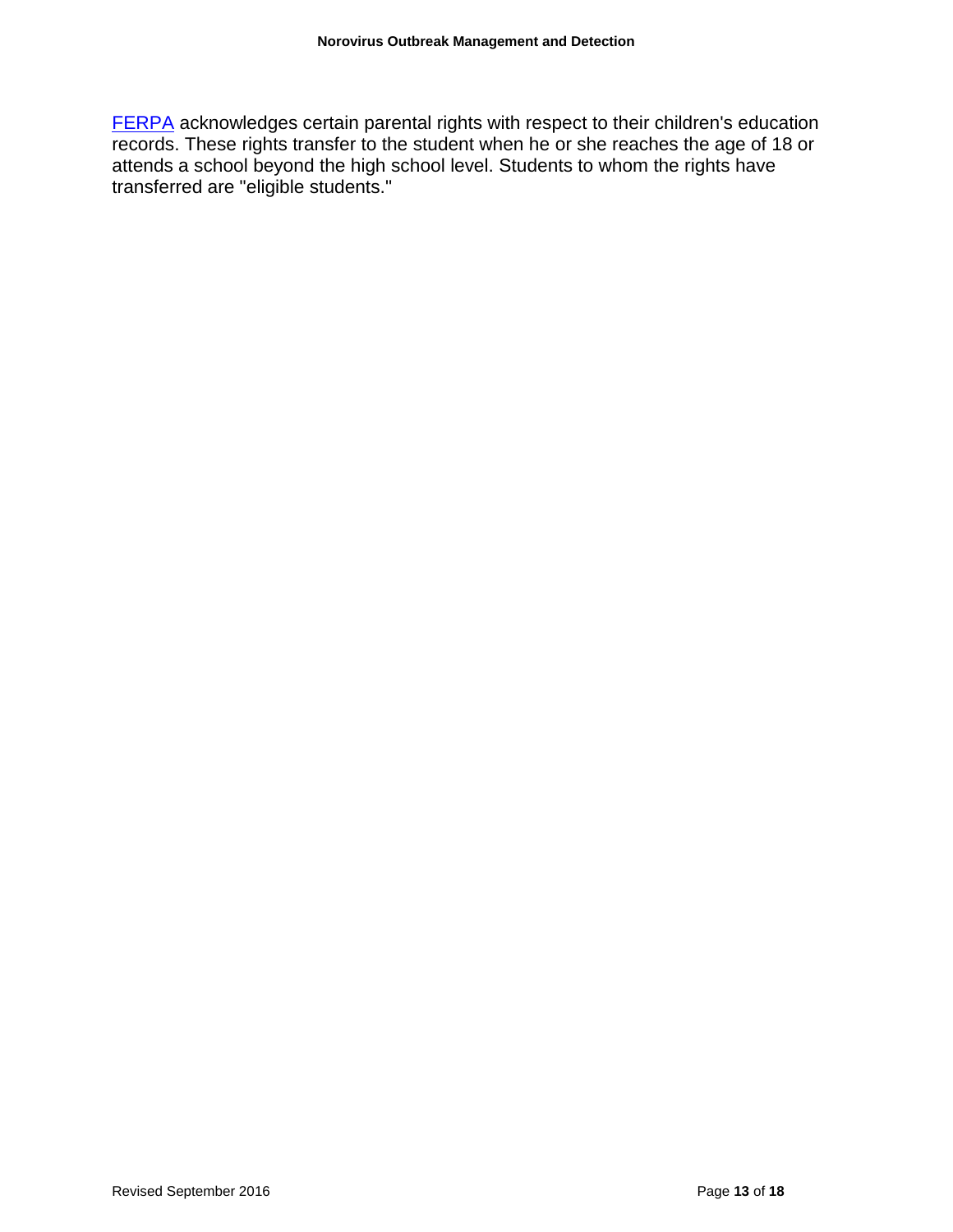# <span id="page-13-0"></span>**Letter for parents and guardians regarding norovirus outbreak**

Dear Parent or Guardian and Staff,

XXXXXX County Health Department has become aware that, many students at XXXXX School are absent because of vomiting or diarrhea. The Health Department is investigating the situation. From the information we have at this point, it appears that the illness might be caused by Norovirus.

**What is Norovirus?** This is a common but highly contagious virus that is usually spread by person-to-person contact but can also be spread through food, water, or contact with things that infected persons have touched. Illness usually occurs one or two days after being exposed. Infected persons are contagious while they have symptoms and usually for a couple of days after symptoms have resolved.

**Symptoms:** Nausea, vomiting, diarrhea, and some stomach cramping. Some people may have a low-grade fever, chills, headache, muscle aches, and a general sense of tiredness. The illness often begins suddenly, and the infected person may feel very sick. The illness is usually brief, with symptoms lasting about 1 or 2 days.

**How serious is it?** People with norovirus disease may feel very sick and vomit many times a day. Most do not feel sick enough to seek medical attention, and most get better within 1 or 2 days. Few people with norovirus disease are hospitalized; but the vomiting and diarrhea can lead to dehydration requiring medical attention.

#### **If you think you have this infection, the following will help you and help prevent others from getting sick:**

- Stay home to rest for at least 48 hours after the vomiting and diarrhea have stopped and you are feeling better.
- Sip fluids frequently as tolerated. Half-strength apple juice, sports fluids, flat lemon-lime soda, or popsicles can help to prevent dehydration.
- WASH HANDS FREQUENTLY: Rub all surfaces of hands with soap, rub lathered hands together vigorously for at least 20 seconds, and then thoroughly rinse the hands under a stream of water.
- Wash hands after using the bathroom, cleaning, changing diapers, or before eating or preparing food. Avoid sharing towels, and if possible ask ill persons to use only one bathroom.
- Disinfect household surfaces with a bleach solution (1 cup of household bleach to a gallon of water).
- Call your health provider if symptoms last longer than three days; if you have bloody diarrhea or a fever greater than 100.5°F; or if you think you are becoming dehydrated.

If you have any questions, concerns, or need assistance, please contact the XXXXXXXXX County Health Department Communicable Disease Control Program at XXX-XXX-XXXX.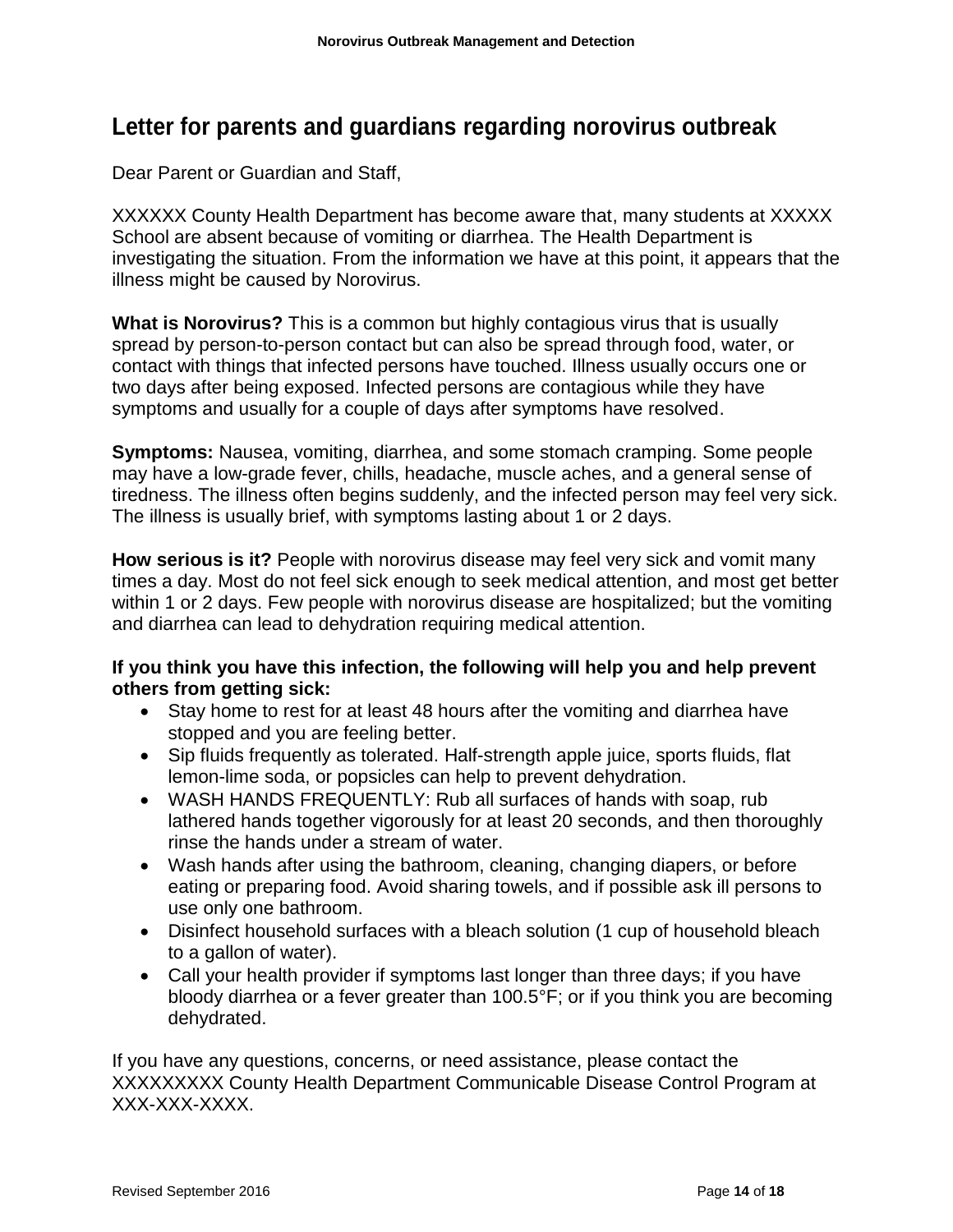# <span id="page-14-0"></span>**CDC Norovirus Fact Sheet**

# **Norovirus Illness: Key Facts**

#### Norovirus—the stomach bug

Norovirus is a highly contagious virus. Norovirus infection causes gastroenteritis (inflammation of the stomach and intestines). This leads to diarrhea, vorniting, and stomach pain.

Norovirus illness is often called by other names, such as food poisoning and stomach flu. It is true that noroviruses can cause food poisoning. But, other germs and chemicals can also cause food poisoning. Norovirus illness is not related to the flu (influenza), which is a respiratory illness caused by influenza virus.





Division of Viral Diseases

#### Anyone can get norovirus illness

- . Norovirus is the most common cause of acute gastroenteritis in the United States.
- · Each year, norovirus causes about 21 million cases of acute gastroenteritis in this country
- . Many different types of norovirus exist, so you can get infected and sick many times in your life.

#### **Norovirus Illness can be serious**

- Norovirus illness can make you feel extremely sick with diarrhea and vomiting many times a day.
- · Some people may get severely dehydrated, especially young children, the elderly, and people with other illnesses.
- · Each year, norovirus causes about 70,000 hospitalizations and 800 deaths, mostly in young children and the elderly.

#### Norovirus spreads very easily and quickly

- . It only takes a very small amount of norovirus particles (fewer than 100) to make you sick.
- · People with norovirus illness shed billions of virus particles in their stool and vomit and can easily infect others.
- You are most contagious when you are sick with norovirus illness and during the first few days after symptoms stop.
- Norovirus can spread quickly in closed places like daycare centers, nursing homes, schools, and cruise ships.
- · Norovirus can stay on objects and surfaces and still infect people after days or weeks.
- . Norovirus can survive some disinfectants, making it hard to get rid of.

#### Norovirus can spread in many ways

Norovirus can spread to others by-

National Center for Immunization and Respiratory Diseases

- · eating food or drinking liquids that are contaminated with norovirus,
- . touching surfaces or objects that have norovirus on them then putting your fingers in your mouth, and
- . having close personal contact with an infected person, for example, caring for or sharing food, drinks, or eating utensils with an infected person.

#### There's no vaccine to prevent norovirus infection and no drug to treat it

#### . Antibiotics will not help with norovirus illness because antibiotics do not work on viruses.

- . When you have norovirus illness, drink plenty of liquids to replace fluid loss and prevent dehydration.
- . If you or someone you are caring for is dehydrated, call a doctor.



CS234745-A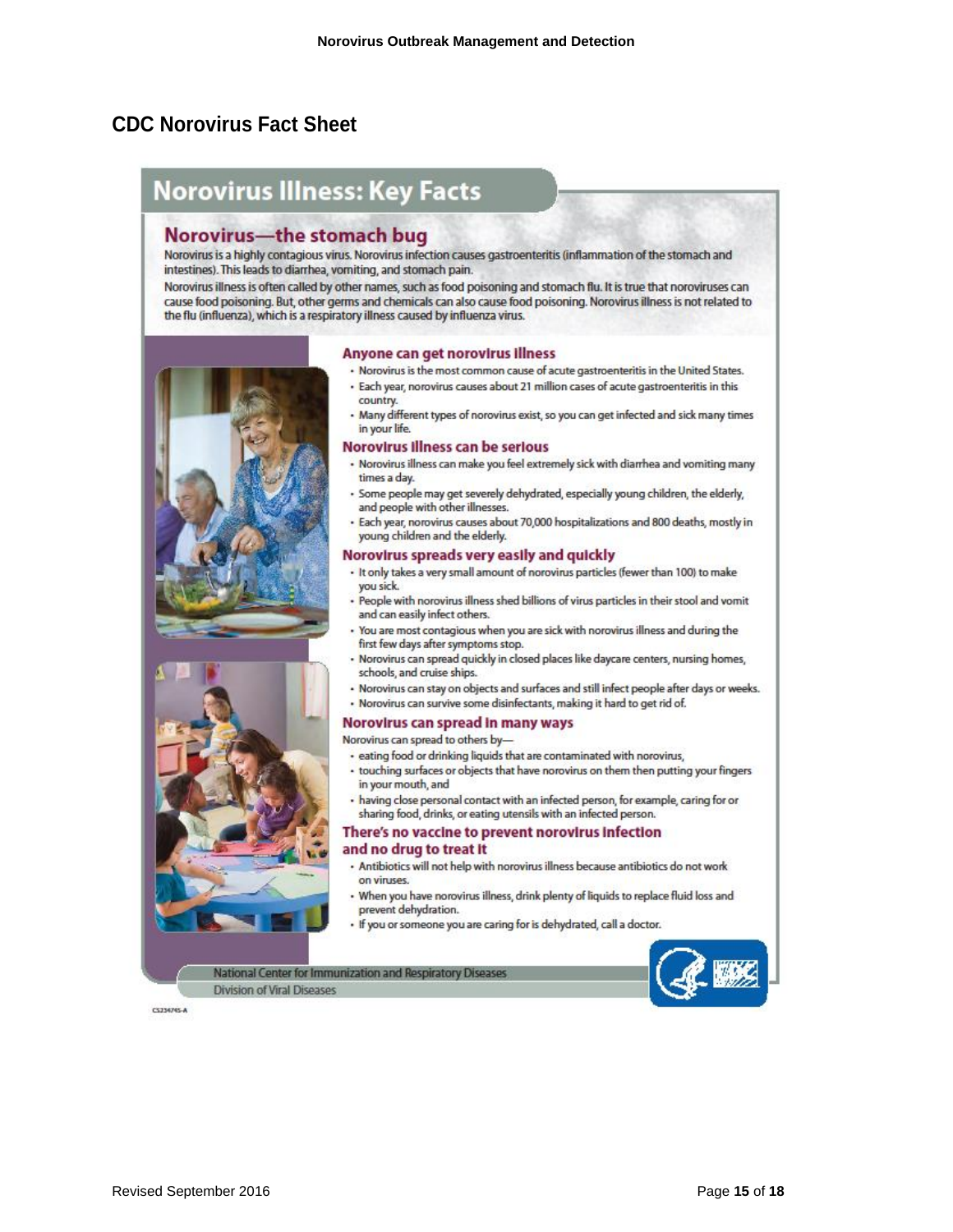| Outbreak Number:<br>Facility    |                                      | Duration of illness                                                  | Indicate hours (h) or days (d) | 38 h       | 42 h          |  |  |  |  |  |  |  |
|---------------------------------|--------------------------------------|----------------------------------------------------------------------|--------------------------------|------------|---------------|--|--|--|--|--|--|--|
|                                 | Other (Specify).                     | loose stools<br>3 or more                                            | (Y-Yes; N-No; U-Unknown)       |            | ≻             |  |  |  |  |  |  |  |
|                                 |                                      |                                                                      |                                | z          | $\Rightarrow$ |  |  |  |  |  |  |  |
|                                 |                                      |                                                                      |                                |            | ≻             |  |  |  |  |  |  |  |
|                                 |                                      |                                                                      |                                | ≻          | z             |  |  |  |  |  |  |  |
|                                 |                                      |                                                                      |                                | ≻          | ≻             |  |  |  |  |  |  |  |
|                                 | School                               |                                                                      | <b>MWDDYYYY</b>                | 10/24/2015 | 10/25/2015    |  |  |  |  |  |  |  |
| County_                         |                                      | tudent's Room/Teacher Date of Onset Nausea Vorniting Diarrhea Cramps | Rm#/Lastname                   | 102/Mills  | 104/Todd      |  |  |  |  |  |  |  |
| وم<br>2<br>Gastroenteritis Case | Setting of Exposure: Day care center | Grade<br>ö                                                           |                                | 7th        | $\frac{1}{2}$ |  |  |  |  |  |  |  |
|                                 |                                      | Gender                                                               | (NVF                           | u.         | z             |  |  |  |  |  |  |  |
|                                 |                                      | Age                                                                  | Years                          | t,         | 2             |  |  |  |  |  |  |  |
|                                 |                                      | hitials                                                              | Last, First                    | $Z$ R      | ď             |  |  |  |  |  |  |  |

declared over when there are no new cases over a period of 2 incubation periods (4 days). For help using this log, contact your local public This GI Case Log should be used to track the signs and symptoms of absent students during a GI outbreak. In the event of a GI outbreak, schools and day care centers should collect the reason for student absences (e.g., MD appointment vs vomiting or diarrhea). Only fill out the GI Case Log for students that report vomiting or diarrhea as the cause for absence, not for all absent students. An outbreak is health department or the Oregon Public Health Division (971-673-1111)

<span id="page-15-0"></span>**Oregon School Gastrointestinal Case Log**

Agrie and Communicable Disease Prevention

**PUBLIC HEALTH DIVISION**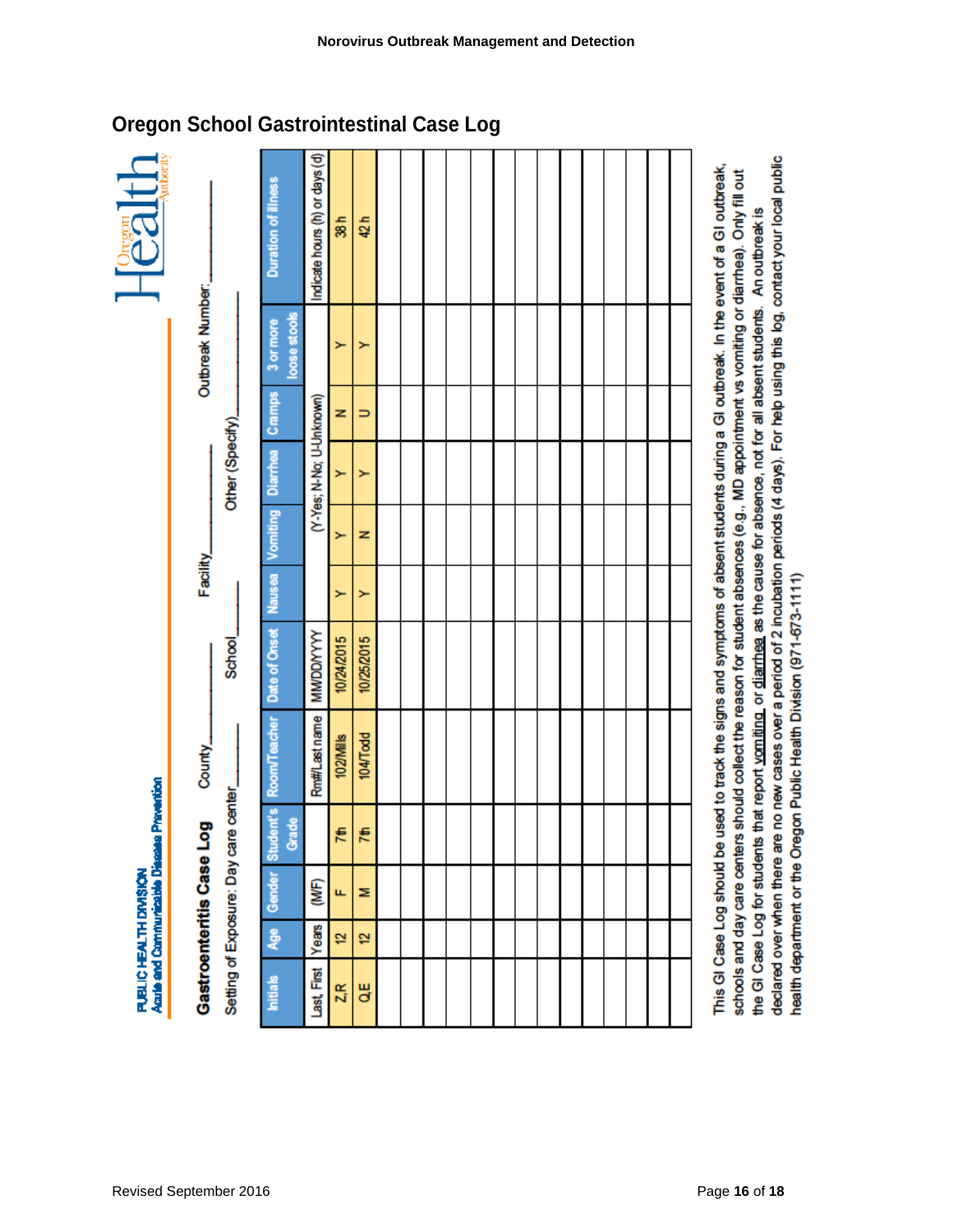#### <span id="page-16-0"></span>**CDC Recommendations for Norovirus Bleach Cleaning**

# **Uisintection for**

THESE DIRECTIONS SHOULD BE USED TO RESPOND TO ANY VOMITING OR DIARRHEA ACCIDENT Note: Anything that has been in contact with vomit and diarrhea should be discarded or disinfected.

#### **Clean up** 1 1

#### a. Remove vomit or diarrhea right away!

- . Wearing protective clothing, such as disposable gloves, apron and/or mask, wipe up vomit or diarrhea with paper towels
- . Use kitty litter, baking soda or other absorbent material on carpets and upholstery to absorb liquid; do not vacuum material: pick up using paper towels
- . Dispose of paper towel/waste in a plastic trash bag or biohazard bag
- b. Use soapy water to wash surfaces that contacted vomit or diarrhea and all nearby high-touch surfaces, such as door knobs and toilet handles
- **Rinse thoroughly with plain water**
- d. Wipe dry with paper towels

**DON'T STOP HERE: GERMS CAN REMAIN ON SURFACES EVEN AFTER CLEANING!** 

#### $\overline{2}$ Disinfect surfaces by applying a chlorine bleach solution

Steam cleaning may be preferable for carpets and upholstery. Chlorine bleach could permanently stain these. Mixing directions are based on EPA-registered bleach product directions to be effective against norovirus. For best results, consult label directions on the bleach product you are using.

a. Prepare a chlorine bleach solution

Make bleach solutions fresh daily; keep out of reach of children; never mix bleach solution with other cleaners.



#### b. Leave surface wet for at least 5 minutes

c. Rinse all surfaces intended for food or mouth contact with plain water before use

#### Wash your hands thoroughly with soap and water

Hand sanitizers may not be effective against norovirus.

Scientific experts from the U.S. Centers for Disease Control and Prevention (CDC) helped to develop this poster. For more information on norovirus prevention, please see http://www.cdc.gov/norovirus/preventing-infection.html.











**Undated March, 2015** 



Norovirus is the leading car of outbreaks of diarrhea and vomiting in the US, and it spreads quickly.

Norovirus spreads by contact with an infected person or by touching a contaminated surface or eating contaminated food or drinking contaminated water. Norovirus particles can even float through the air and then settle on surfaces. spreading contamination.

Norovirus particles are extremely small and billions of them are in the stool and vomit of infected people.

Any vomit or diarrhea may contain norovirus and should be treated as though it does.

People can transfer norovirus to<br>others for at least three days after being sick.

#### **IF CLOTHING OR OTHER FABRICS ARE AFFECTED**

. Remove and wash all clothing or fabric that<br>may have touched vomit or diarrhea









. Machine wash these

items with detergent, hot wat<br>and bleach if recommended, choosing the longest wash cycle

. Machine dry